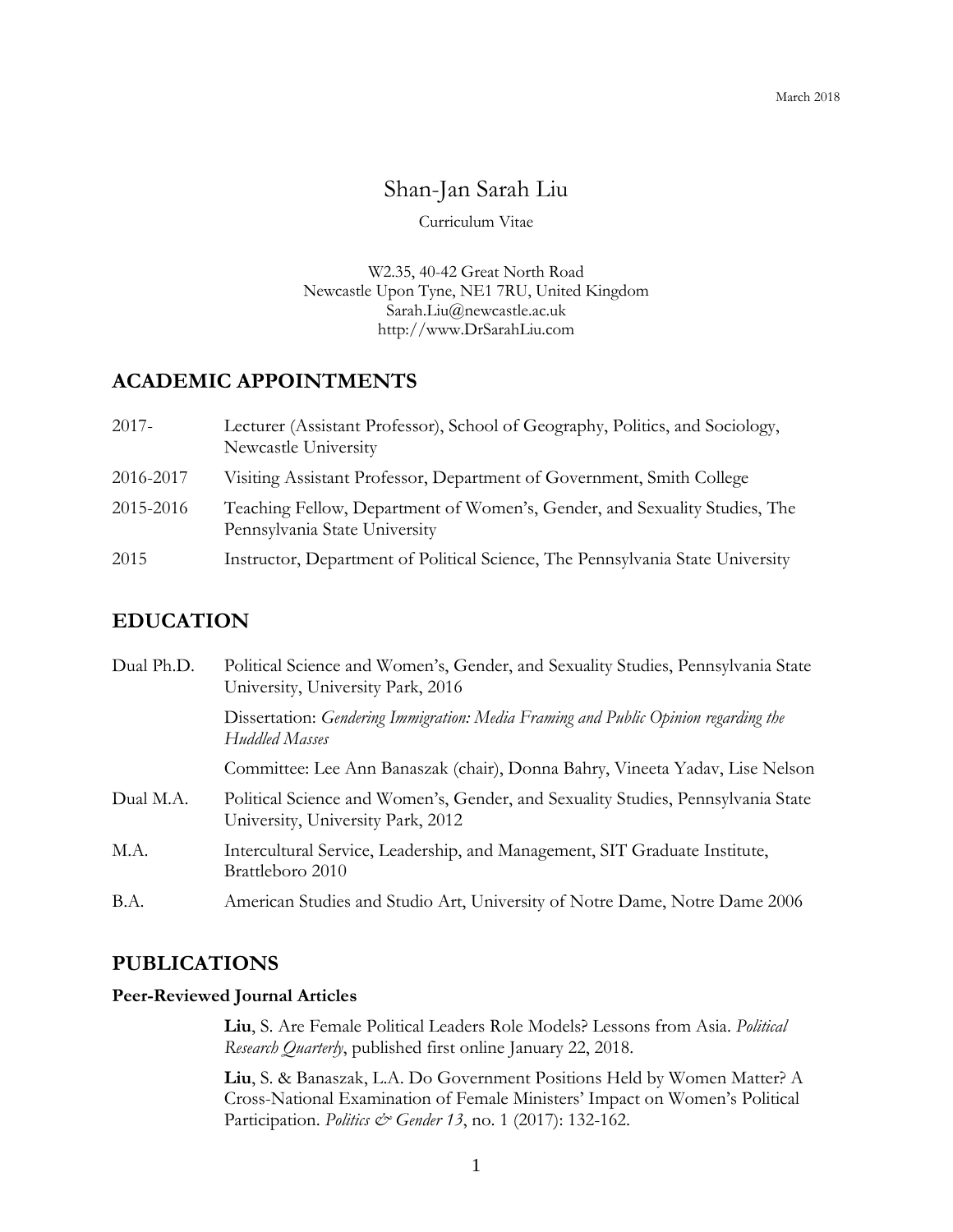#### **Book Review**

| 2013  | Review of Torben Iversen and Frances Rosenbluth. Women, Work, and Politics: The<br>Political Economy of Gender Inequality. New Haven, CT: Yale University Press. 2010. vii<br>+ 201 pp. International Feminist Journal of Politics. |
|-------|-------------------------------------------------------------------------------------------------------------------------------------------------------------------------------------------------------------------------------------|
| Other |                                                                                                                                                                                                                                     |
| 2016  | Liu, S. Posey, P. & Reuning, K. Who were the protesters at the Democratic National<br>Convention this week? The Washington Post - Monkey Cage, 29 July, 2016.                                                                       |
| 2016  | Liu, S. Posey, P. & Reuning, K. Three surprising facts about the protesters at the<br>Republican National Convention. The Washington Post - Monkey Cage, 24 July, 2016.                                                             |

#### **In Submission**

Chinese Migrant Brides in Taiwan: Tangible, Imagined, and Undesired Citizenship (invitation to revise and resubmit) *International Feminist Journal of Politics*.

Framing Immigration: A Content Analysis of Newspapers in Hong Kong, Taiwan, the U.K. and the US. (first round review) *Journal of Ethics and Migration Studies*.

#### **In Preparation**

Gendered Media Lead to Gendered Attitudes: Evidence from Hong Kong, Taiwan, the U.K., and the U.S

Patterns of Gender Gaps in Political Participation Across Asia

An Intersectional Approach to Reconceptualizating Gender Equality in Political Science

How Limiting Women's Rights Constrains the Impact of Women's Representation on Women's Political Participation in Africa (with Kim Yi Dionne)

Limited Democracy? The Impact of Democratization on Women's Political Participation (with Wonjun Song)

Learning Gender Equality: Women's Movement Influence on Youth Attitudes in a Comparative Perspective (with Lee Ann Banaszak and N. Burcin Tamer)

Learning Protests: How Protest Contexts Influence Adolescents' View on Unconventional Political Participation (with Lee Ann Banaszak and N. Burcin Tamer)

Should Immigrants Have Rights?: A Comparative Study of the Impact of Civic Education on Youth Opinion (with Lee Ann Banaszak)

### **SELECTED AWARDS**

- 2017 HaSS Research Committee Small Research Grants, Newcastle University
- 2016 Committee on Faculty and Compensation & Development Funding, Smith College
- 2016 Emerging Diversity Scholar Award, University of Michigan, Ann Arbor
- 2015 Career Development Award, Center for Global Studies, Pennsylvania State University

2015 PiCP Graduate Research Award for International Research, Pennsylvania State University

- 2015 Teaching Fellowship, Department of Women's Studies, Pennsylvania State University
- 2015 Political Science Graduate Research Support, Pennsylvania State University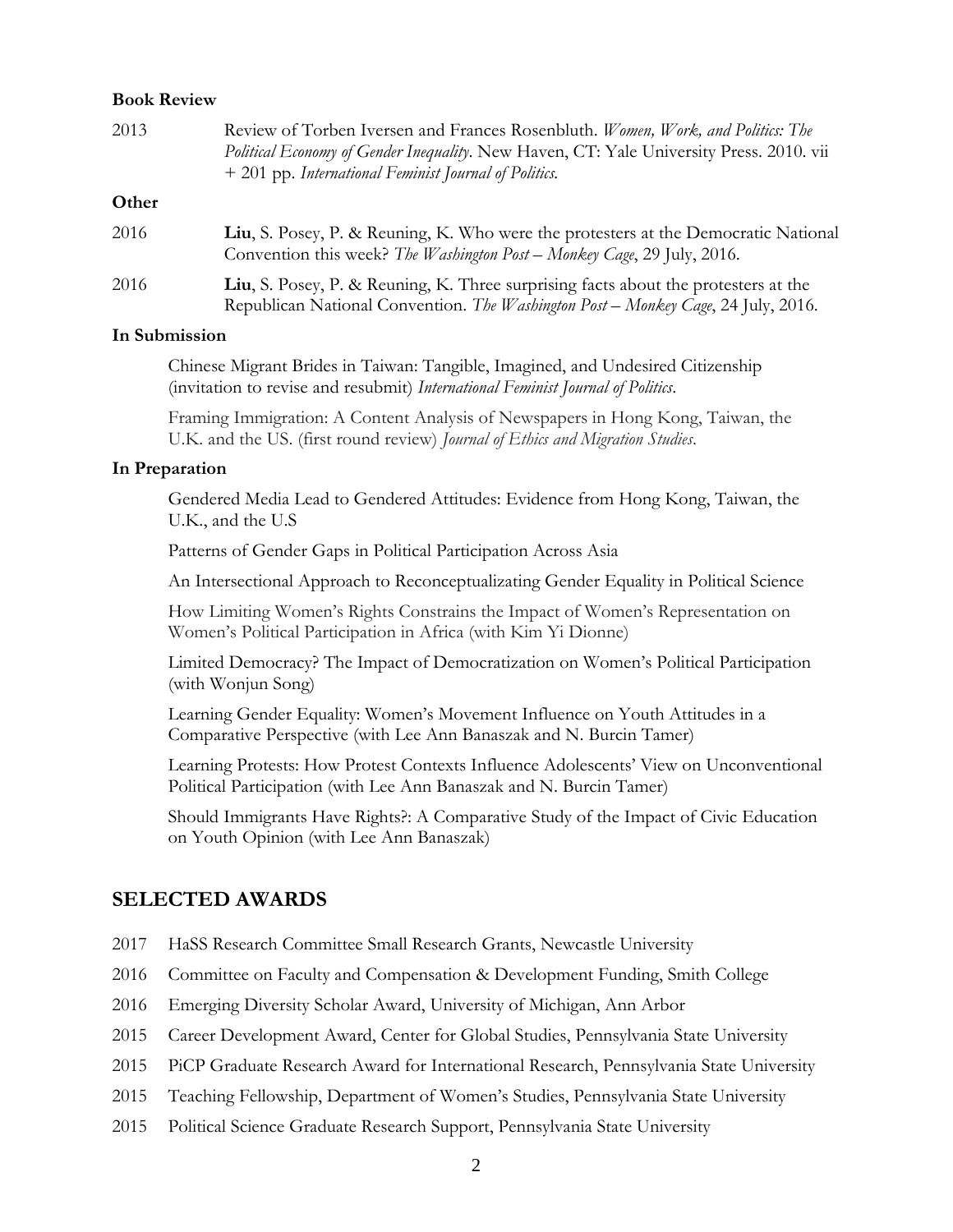- 2015 Political Science Conference Travel Support, Pennsylvania State University
- 2015 Women's Studies Conference Travel Support, Pennsylvania State University
- 2014 Laura Richardson Whitaker Memorial Graduate Award, Department of Women's Studies, Pennsylvania State University
- 2014 Summer Research Award, Department of Political Science, Pennsylvania State University
- 2014 Dissertation Support, College of the Liberal Arts, Pennsylvania State University
- 2014 Summer Program Support, Department of Political Science, Pennsylvania State University
- 2014 External Incentive Award, College of the Liberal Arts, Pennsylvania State University
- 2013 National Women's Studies Association Conference Scholarship
- 2009 SIT Grant, World Learning SIT Graduate Institute
- 2008 Community Service Scholarship, SIT Graduate Institute
- 2008 Diversity Scholarship, SIT Graduate Institute
- 2006 J. Sinnot Meyer Award for Outstanding Service at Notre Dame and Beyond, University of Notre Dame
- 2005 International Summer Service Learning Program Scholarship, University of Notre Dame

# **SELECTED CONFERENCE ACTIVITY**

#### **Paper Presentations**

| 2018 | Media's Gendered Framings of Cultural Consequences of Immigration: Evidence<br>from Four Cases, European Political Science Association, Vienna, June 21-23<br>(Proposal accepted)                                                  |
|------|------------------------------------------------------------------------------------------------------------------------------------------------------------------------------------------------------------------------------------|
| 2018 | How Limiting Women's Rights Constrains the Impact of Women's Representation<br>on Women's Political Participation in Africa (with Kim Yi Dionne), Midwest<br>Political Science Association, Chicago, April 5-8 (Proposal accepted) |
| 2018 | Limited Democracy? The Impact of Democratization on Women's Political<br>Participation (with Wonjun Song), Midwest Political Science Association, Chicago,<br>April 5-8 (Proposal accepted)                                        |
| 2018 | Media's Gendered Framings of Cultural Consequences of Immigration: Evidence<br>from Four Cases, Midwest Political Science Association, Chicago, April 5-8<br>(Proposal accepted)                                                   |
| 2018 | Limited Democracy? The Impact of Democratization on Women's Political<br>Participation (with Wonjun Song), Western Political Science Association, San<br>Francisco, CA, March 29-31 (Proposal accepted)                            |
| 2018 | Media's Gendered Framings of Cultural Consequences of Immigration: Evidence<br>from Four Cases, Western Political Science Association, San Francisco, CA, March<br>29-31 (Proposal accepted)                                       |
| 2017 | Civic Education's Impact on Opinion towards Immigrant Rights: A Comparative<br>Study of Youths' Attitudes, Midwest Political Science Association, Chicago, IL, April<br>$6-9.$                                                     |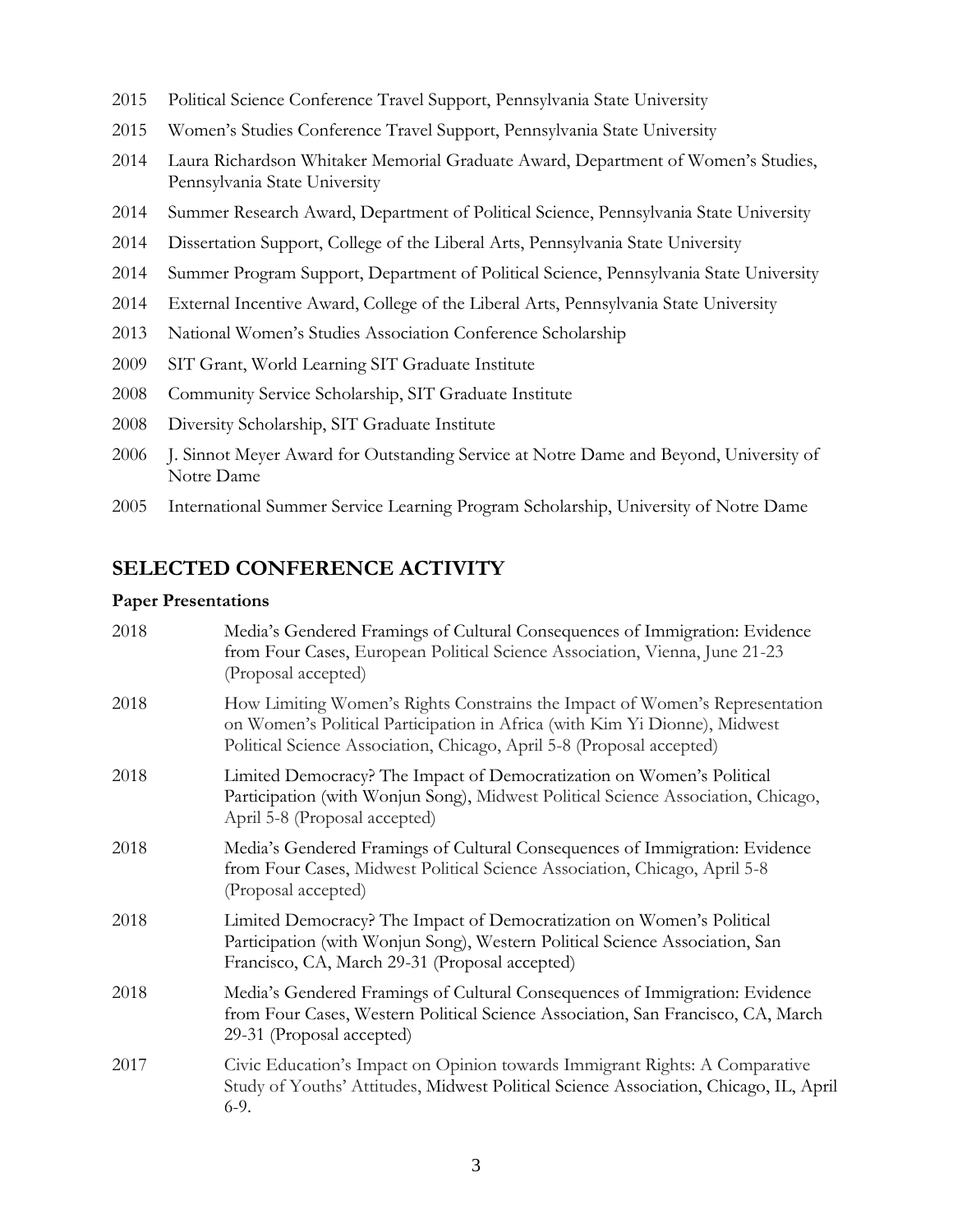| 2017 | Do Asian Men and Women Engage in Politics Differently? Patterns in Gender Gaps<br>in Political Participation Across Asia, Midwest Political Science Association,<br>Chicago, IL, April 6-9.             |
|------|---------------------------------------------------------------------------------------------------------------------------------------------------------------------------------------------------------|
| 2016 | Gendered Media Lead to Gendered Attitudes: Evidence from Hong Kong, Taiwan,<br>the U.K., and the U.S., American Political Science Association, Philadelphia, PA,<br>September 1-4.                      |
| 2016 | Patterns in Gender Gaps in Various Forms of Political Participation Across Asia,<br>Midwest Political Science Association, Chicago, IL, April 7-10.                                                     |
| 2016 | Media's Gendered Framings of Economic Consequences of Immigration: Evidence<br>from Four Countries, Midwest Political Science Association, Chicago, IL, April 7-10                                      |
| 2015 | Chinese Migrant Brides in Taiwan: Tangible, Imagined, and Undesired Citizenship,<br>National Women's Studies Association, Milwaukee, WI, November 12-15.                                                |
| 2015 | Chinese Migrant Brides in Taiwan: Tangible, Imagined, and Undesired Citizenship,<br>American Political Science Association, San Francisco, CA, September 3-6.                                           |
| 2015 | Gender and Intersectionality in Media Discourse: A Cross-National Examination of<br>the Portrayals of Immigrants, Midwest Political Science Association, Chicago, IL,<br>April 3-6.                     |
| 2015 | Do Asian Women Serve as Role Models? An Examination of Female Legislators'<br>Influence on Asian Women's Political Participation, Western Political Science<br>Association, Las Vegas, NV, April 16-19. |
| 2014 | Examining Gender Differences in Political Participation under the Impact of Female<br>Ministers, American Political Science Association, Washington, DC, August 28-31.                                  |
| 2014 | Learning Protests: How Protest Contexts Influence Adolescents' View on<br>Unconventional Political Participation, American Sociology Association, San<br>Francisco, CA, August 16-19.                   |
| 2014 | Chinese Migrant Brides in Taiwan: Facing the Paradox of Marginalization,<br>Integration, and Citizenship, International Feminist Journal of Politics, Los Angeles,<br>CA, May 9-11.                     |
| 2013 | Chinese Migrant Brides in Taiwan: Facing the Paradox of Marginalization,<br>Integration, and Citizenship, National Women's Studies Association, Cleveland OH,<br>November 7-10.                         |
| 2013 | Learning Gender Equality: Women's Movement Influence on Youth Attitudes in a<br>Comparative Perspective, American Political Science Association, Chicago, IL,<br>August 29-September 1.                 |
| 2013 | Learning Protests: How Protest Contexts Influence Adolescents' View on<br>Unconventional Political Participation, Midwest Political Science Association,<br>Chicago, IL, April 11-14.                   |
| 2013 | Explaining Asian Women's Protest Participation: Do Government Positions Held by<br>Women Matter? Midwest Political Science Association, Chicago, IL, April 11-14.                                       |

# **CAMPUS TALKS**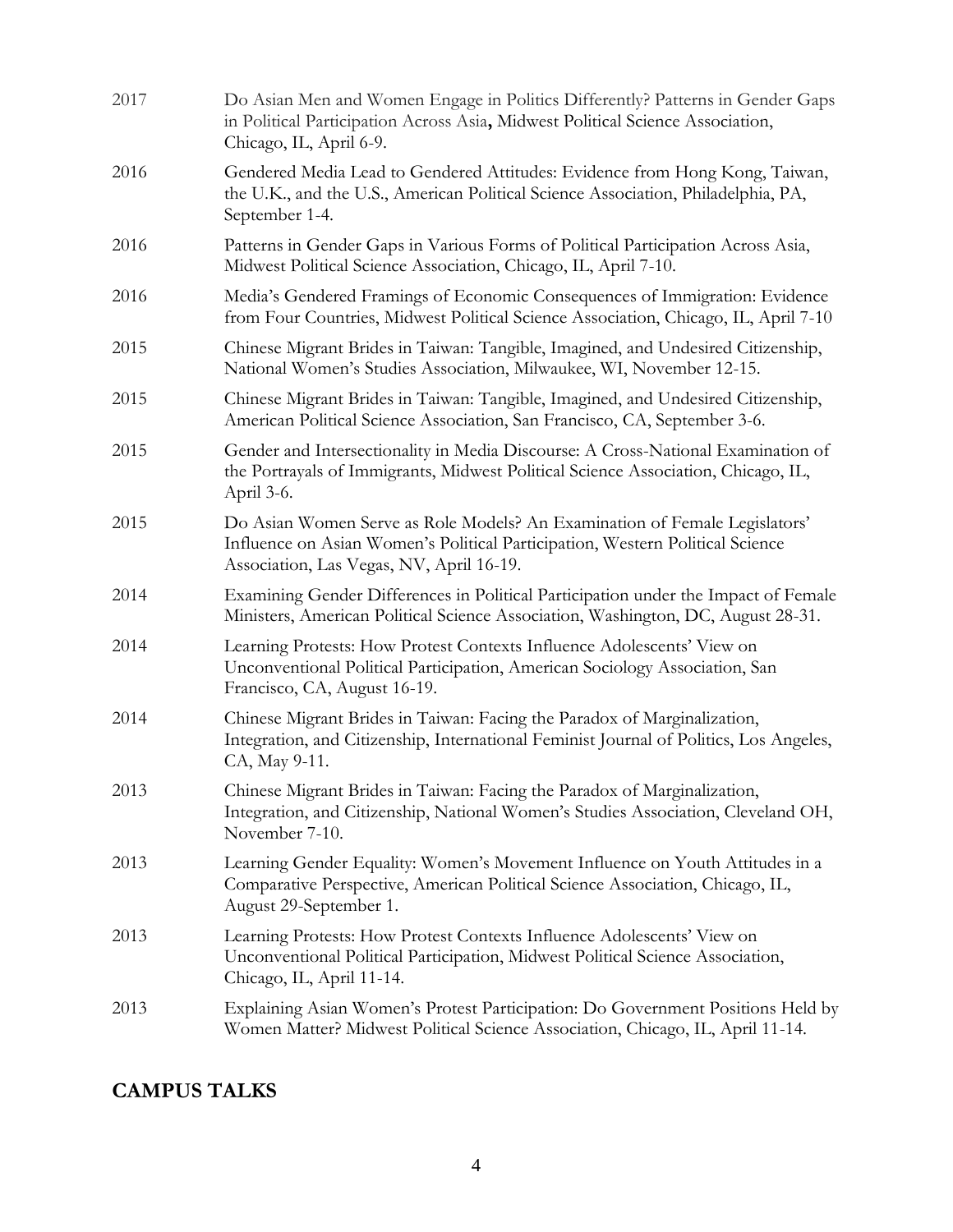| 2018 | Chinese Migrant Brides in Taiwan: Tangible, Differentiated, and Rejected<br>Citizenship, Forced Displacement Seminar Series, Newcastle Law School, April 18.  |
|------|---------------------------------------------------------------------------------------------------------------------------------------------------------------|
| 2017 | Roundtable: Migration, Mobility, and Constraint, Newcastle University, September<br>27                                                                        |
|      | Roundtable: Reflecting on Contemporary Politics in East Asia, Smith College, May 3.                                                                           |
| 2015 | Chinese Migrant Brides in Taiwan: Tangible, Imagined, and Undesired Citizenship,<br>Center for Global Studies, Pennsylvania State University, September 30.   |
|      | Chinese Migrant Brides in Taiwan: Tangible, Imagined, and Undesired Citizenship,<br>Department of Women's Studies, Pennsylvania State University, October 28. |

# **TEACHING EXPERIENCE**

### **Newcastle University**

| Spring 2018 |  | Politics of Immigration |  |
|-------------|--|-------------------------|--|
|             |  |                         |  |

### **Smith College**

| Spring 2017            | <b>Chinese Politics</b>                                      |
|------------------------|--------------------------------------------------------------|
| Spring $2017$          | Comparative Politics of Immigration                          |
| Spring 2017            | East Asian Politics Seminar                                  |
| Fall 2016              | Government and Politics in East Asia                         |
| Fall 2016              | Gender and Politics                                          |
|                        | The Pennsylvania State University                            |
|                        | Spring 2016 Global Feminisms                                 |
| Fall 2015              | Introduction to Women's and Gender Studies                   |
|                        | Summer 2015 Gender and Politics                              |
| 2012-2014              | Introduction to Comparative Politics (teaching assistant)    |
| 2013                   | Introduction to International Relations (teaching assistant) |
| <b>Wuyi University</b> |                                                              |

### 2007 Global Issues

2008 American Films

### **The University of Phnom Penh**

2005 Global Issues and Cultural Differences

# **RESEARCH EXPERIENCE**

### **Field Work**

2015 and 2014 Taiwan 2013 Japan, South Korea, and Taiwan 2004 Study Abroad, University of Notre Dame, London, United Kingdom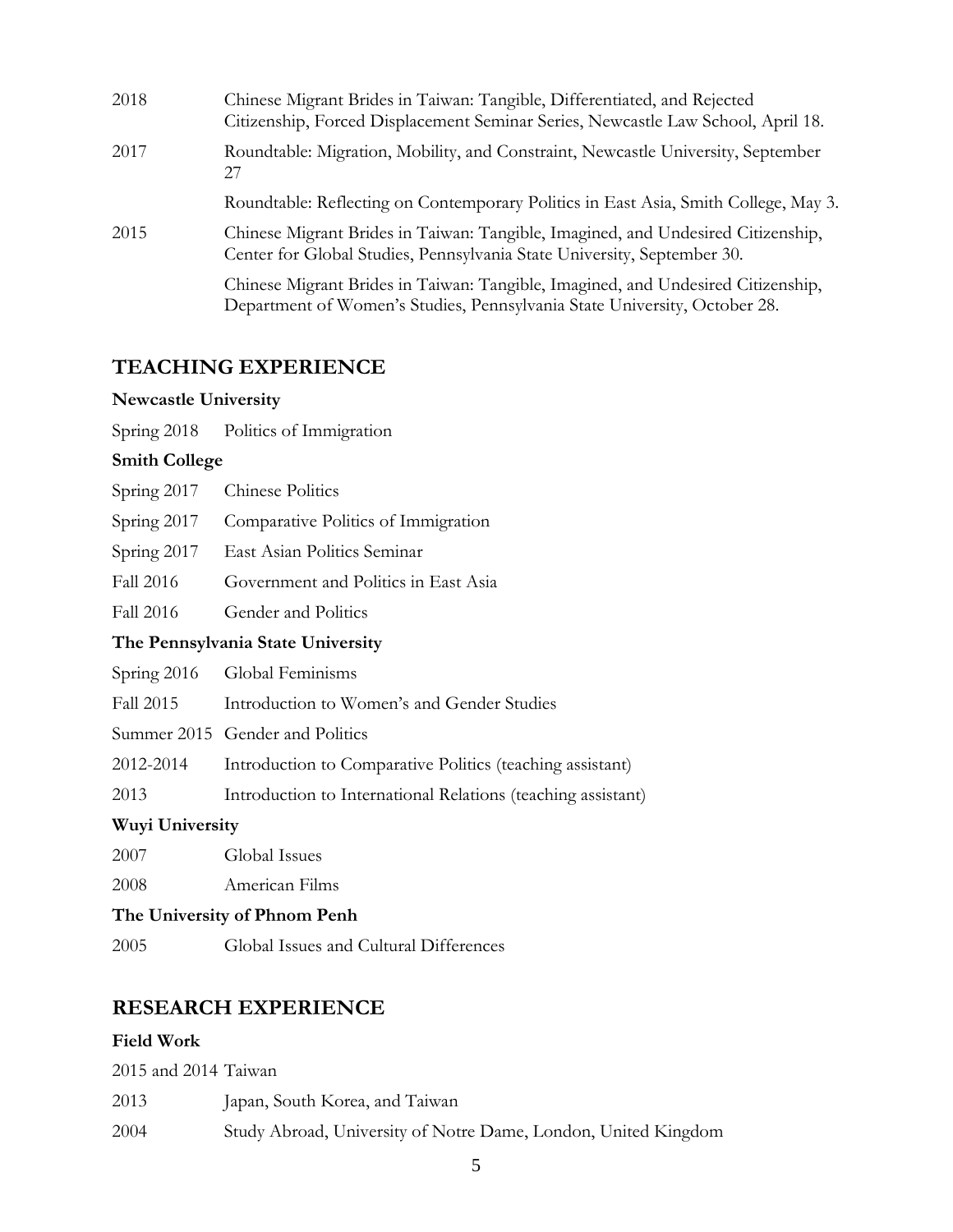## **Other**

| 2014-2015 | Political business cycle, corruption, and leadership project (with Donna Bahry)                               |
|-----------|---------------------------------------------------------------------------------------------------------------|
| 2012-2013 | Learning protest project (with Lee Ann Banaszak)                                                              |
| 2011-2012 | An Intersectional analysis of women's movement activist in the federal bureaucracy<br>(with Lee Ann Banaszak) |
| 2010-2012 | Government formation project (with Sona Golder and Matthew Golder)                                            |
| 2010      | Sex education project (with Eric Plutzer)                                                                     |

# **PROFESSIONAL SERVICE**

### **Newcastle University**

Deputy Director, PGR (PhD) Programme, 2017-

Chair, Curriculum Review Research Methods Committee, 2017-

### **Pennsylvania State University**

Judge, Global Studies Undergraduate Research Symposium, University of Pittsburgh and Pennsylvania State University, 2016

Chair and Organizer, The Future of Women's Studies and Women's Studies of the Future Conference, Pennsylvania State University, 2013-2014

President, Women's Studies Graduate Organization, Pennsylvania State University, 2013-2014

Graduate Student Representative, Women's Studies Advisory Committee, Pennsylvania State University, 2013-2014

Organizer, Comparative Politics Brown Bag, Pennsylvania State University, 2013

Treasurer, Graduate Student Association of Political Science, Pennsylvania State University, 2011- 2012

# **To Profession**

Associate Editor, *Representation: Journal of Representative Democracy*, 2018-

Elected Member, APSA Women and Politics Executive Council, 2017-

Reviewer, *Gender and Society*; *Journal of Women, Politics & Policy*, *Politics & Gender*; *Representation*

Competitive Member, People of Color Leadership Circle, National Women's Studies Association, 2013-2015

Chair of Panel, MPSA 2017, IFJP 2014

Discussant of Panel, MPSA 2017, IFJP 2014, WPSA 2018, APSA 2018

### **To Community**

Chair, Reproductive Health Education Committee, NARAL Pro-Choice New York, 2009-2010

# **ADDITIONAL TRAINING**

**Newcastle University**